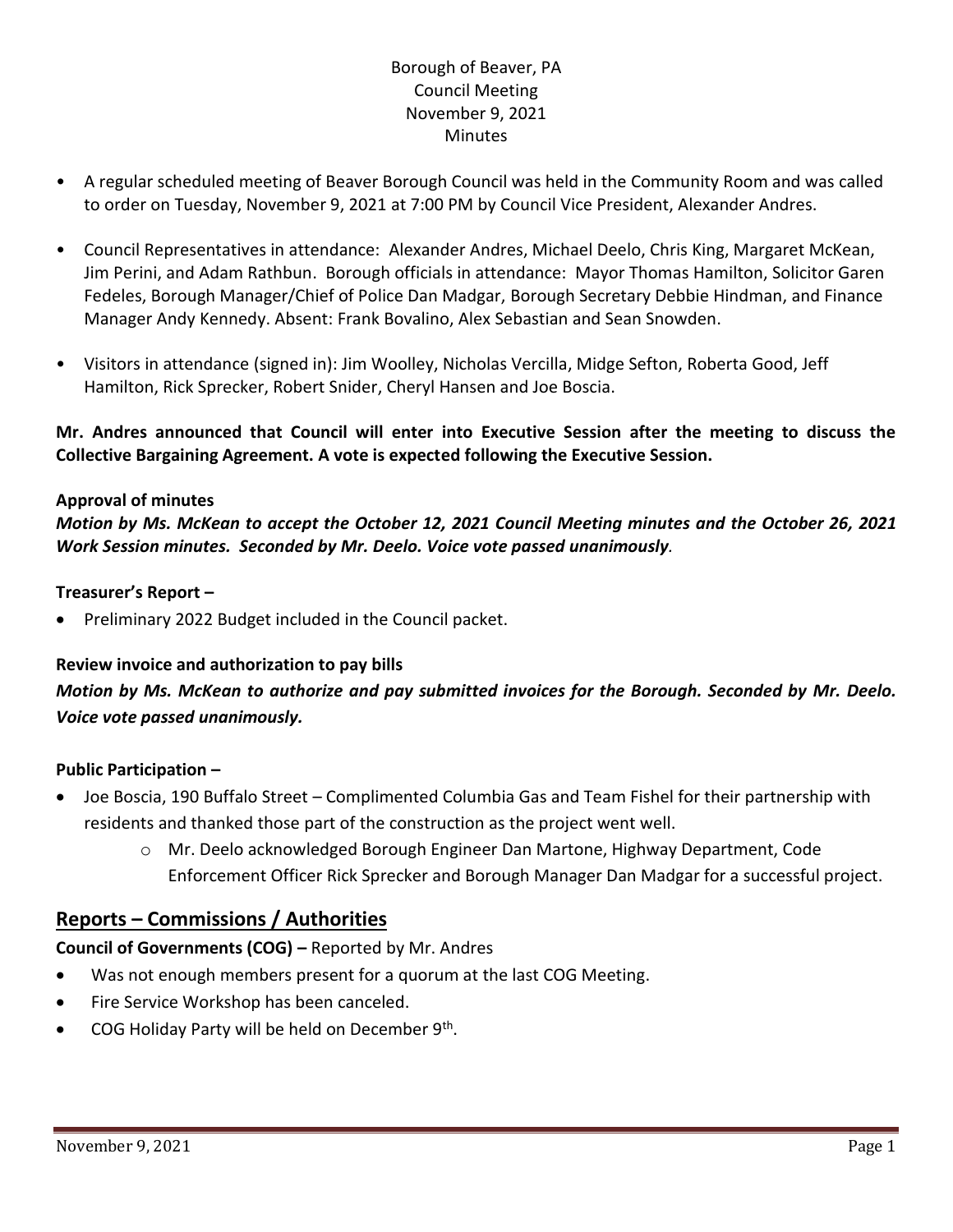### **Civil Service Commission –** Reported by Ms. Sefton

- Last month's meeting minutes included in the Council packet.
- Next meeting will be held November  $17<sup>th</sup>$  at 4:00 p.m.
- The written test has been administered to five applicants and four have passed to continue on to the oral exam.
	- o Oral exams are anticipated to be completed after Thanksgiving.
- After oral exams are completed, the results will be given to Council. Physicals and psychological testing will still need completed.

## **Zoning Hearing Board (ZHB) –** No report

## **Planning Commission –**

- Ms. McKean Asked how much feedback has been received from Council regarding the proposed ordinances/revisions and other recommendations from the Planning Commission.
	- $\circ$  Ms. Hindman One response has been received and that has been forwarded to the Planning Commission.
	- $\circ$  Mr. Madgar The recommendations from the Planning Commission will be put on the agenda in 2022, that way Council can focus on the budget and new Council members can be part of the discussion. This has been discussed with Mr. Rice and Ms. McDougal and agreed upon.

## **Tree Commission –** No report

## **Code Enforcement Officer Report –** Reported by Mr. Sprecker

- October 2021 Code Enforcement report enclosed in the Council packet.
- Ms. King Asked if Buffalo Street would be paved this year.
	- $\circ$  Mr. Sprecker Yes, it should be paved by the end of the year.
	- $\circ$  Mr. Madgar The paving company was to start the paving project two weeks ago but were delayed due to a hold up at another job. Flyers are going out this week stating that work will start on Monday.

### **Historic Architectural Review Board (HARB) –** No report

### **Municipal Authority –** Reported by Mr. Deelo

• The Municipal Authority will be presenting a formal recommendation at the December Council Meeting for a board member term ending (Bruce Woodske) at the end of the year. Council will vote to make the official appointment of the position at the Reorganization meeting on January 3, 2022.

## **Shaw Park/Pool –** Reported by Mr. Andres

- A meeting was scheduled for Monday, November  $8<sup>th</sup>$  but was canceled and will be rescheduled.
- A prospect list for donations is being drafted.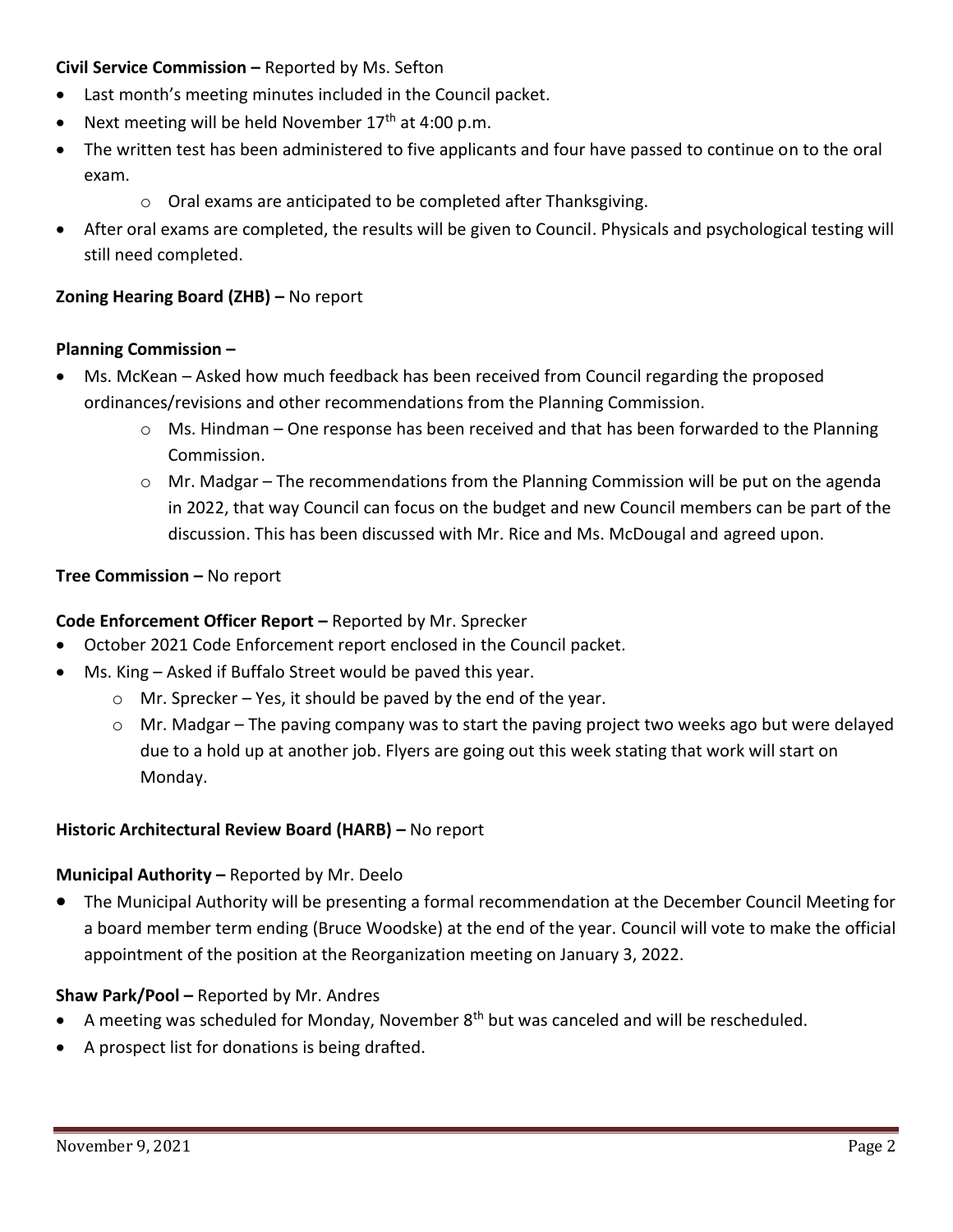# **Reports**

## **Manager/Secretary Report –** Reported by Mr. Madgar

- Reviewed Borough Manager report provided in council packet.
- Veteran's Day Parade will be held on Thursday, November 11<sup>th</sup>. The main street will be shut down at 9:00 a.m.
- Quay Square update
	- o Dan Martone has been working with AJ Schwartz to put together designs and drawings. Friends of Beaver Parks has agreed to split the cost of the drawings with the Borough. The total cost is estimated at \$7,000. These designs and drawings will come before Council to review.
- Trick or treat went well.
- Haunted House at the pool bath house went well, hosted by Hometown Happenings.
	- $\circ$  Hometown Happenings thanked the Borough for allowing them to host the event.
- Shell put out a notification through COG that they had several hundred picnic tables to donate to local municipalities. Beaver has requested 30 tables and is awaiting a pick-up date.
- Night time parking enforcement will be suspended on December 18, 2021 until March 1, 2022 except for Third Street.
- Met with MRM for an insurance review, premium has gone down \$7,000.
	- $\circ$  Discussed the pool and the risk/exposure of not having the pool filled in.
	- $\circ$  Mr. Madgar Wanted to make Council aware that this could potentially be a liability for the Borough and was encouraged by the insurance carrier to fill in the pool.
	- $\circ$  Solicitor Fedeles From a liability standpoint, because the pool is now vacant it could be an attractive nuisance.
	- $\circ$  Mr. Madgar Just because the pool would be filled in does not mean that there will never be a pool installed in the future. This work would be completed by the Borough workers under the guidance of the Borough Engineer. Plans to fill in the pool will be drafted and presented to Council before work begins.

### **Motion – Authorization to Fill in the Pool**

## *Motion by Mr. Deelo, I move that Beaver Borough authorize the Borough Manager to fill in the swimming pool. Seconded by Ms. King. Motion passed by voice vote. Ms. McKean and Mr. Perini opposed.*

### **President's Report –** Reported by Mr. Andres

• Congratulated Ms. McKean and Mayor Hamilton on their reelections and Ms. Good, Ms. Learn-Conjeski, and Ms. Stettler on their election as new Councilmembers.

### **Mayor Hamilton –**

• Congratulated Mr. Andres and Ms. McKean on their reelections and welcomed Ms. Good, Ms. Learn-Conjeski and Ms. Stettler to Council.

### **Police Department – No report**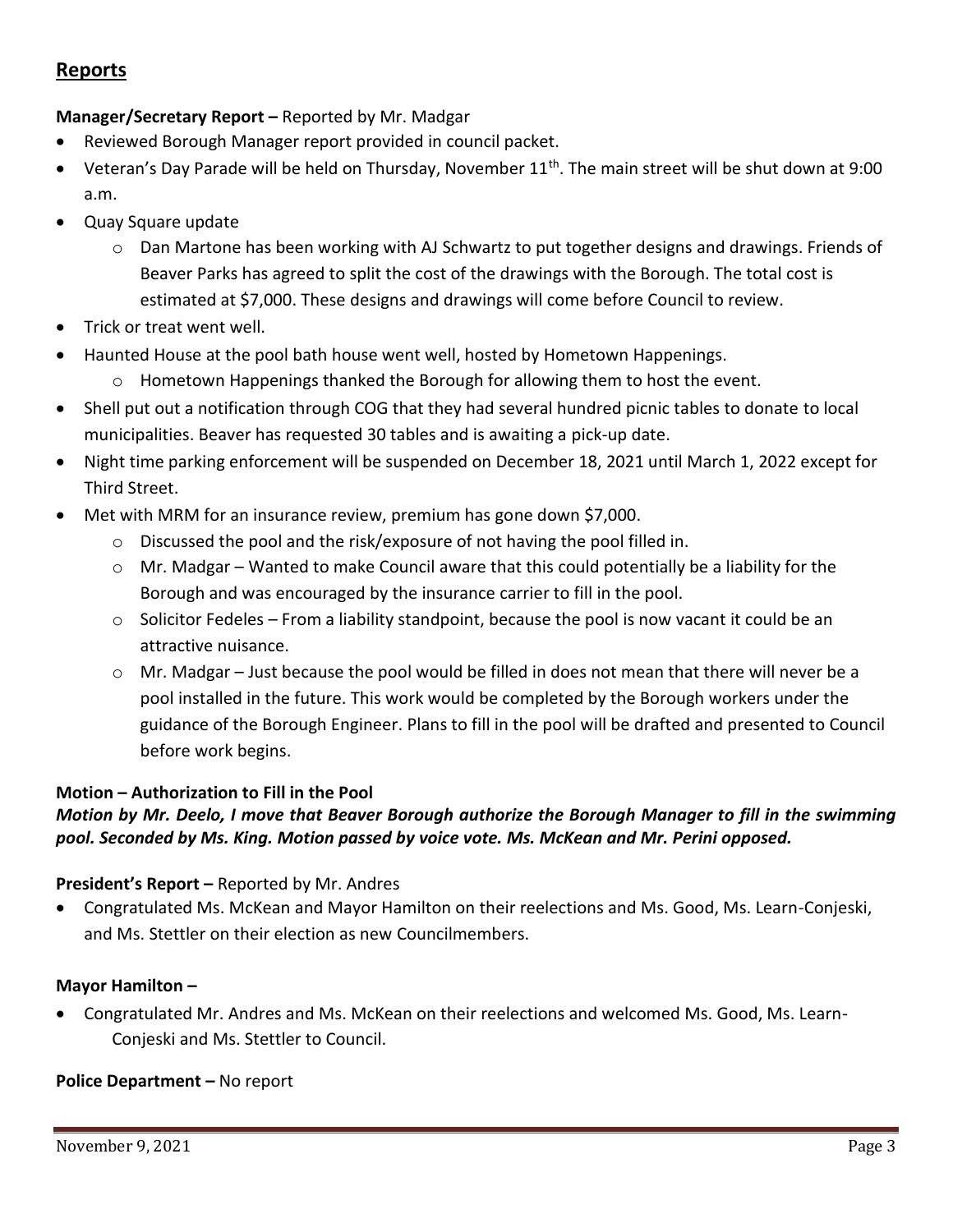#### **Fire Department** – No report

#### **Emergency Management Coordinator – No report**

#### **Borough Engineer –**

- Borough Engineer October 2021 report included in Council packet.
- Municipal Authority Engineer report included in Council packet.

### **Solicitor Report –** Reported by Solicitor Fedeles

- Reported last month that Shell was looking to extend the contract with the Beaver Police Department through the spring of 2022. The Borough has now received notice that the lot is planned to close on December 17, 2021. As of now, the Beaver Police Department will not be providing traffic detail after December 17<sup>th</sup>. Any updates or changes will be notified to Council.
	- o Mr. Deelo asked if the 2022 draft budget will need revised.
	- $\circ$  Mr. Kennedy No, because it was associated with the services provided.

## **Motions**

### **Motion – Appoint Health Officer**

*Motion by Ms. King, I move that Beaver Borough Council appoint Patrick McGuire as Health Officer for Beaver Borough effective January 1, 2022. Compensation to Mr. McGuire will be 90% of the collected fee indicated on the Fee Schedule. Voice vote passed unanimously.*

#### **Motion – Advertise Tax Rate Increase**

*Motion by Mr. Perini, I move that Beaver Borough Council authorize the Solicitor to advertise a tax increase from 29 mils to 30 mils with an effective date of January 1, 2022. Seconded by Ms. King. Voice vote passed unanimously.*

### **Motion – Advertise Draft General Fund Budget for 2022**

*Motion by Mr. Perini, I move that Beaver Borough Council authorize the Solicitor to advertise the draft General Fund Budget for 2022 for adoption at the December 14, 2021 meeting. Seconded by Mr. Deelo. Voice vote passed unanimously.*

### **Motion – Advertise Health Ordinance**

*Motion by Ms. McKean, I move that Beaver Borough Council direct the Solicitor to draft and advertise a revised Health Ordinance to adopt at the December 14, 2021 meeting. Seconded by Ms. King. Voice vote passed unanimously.*